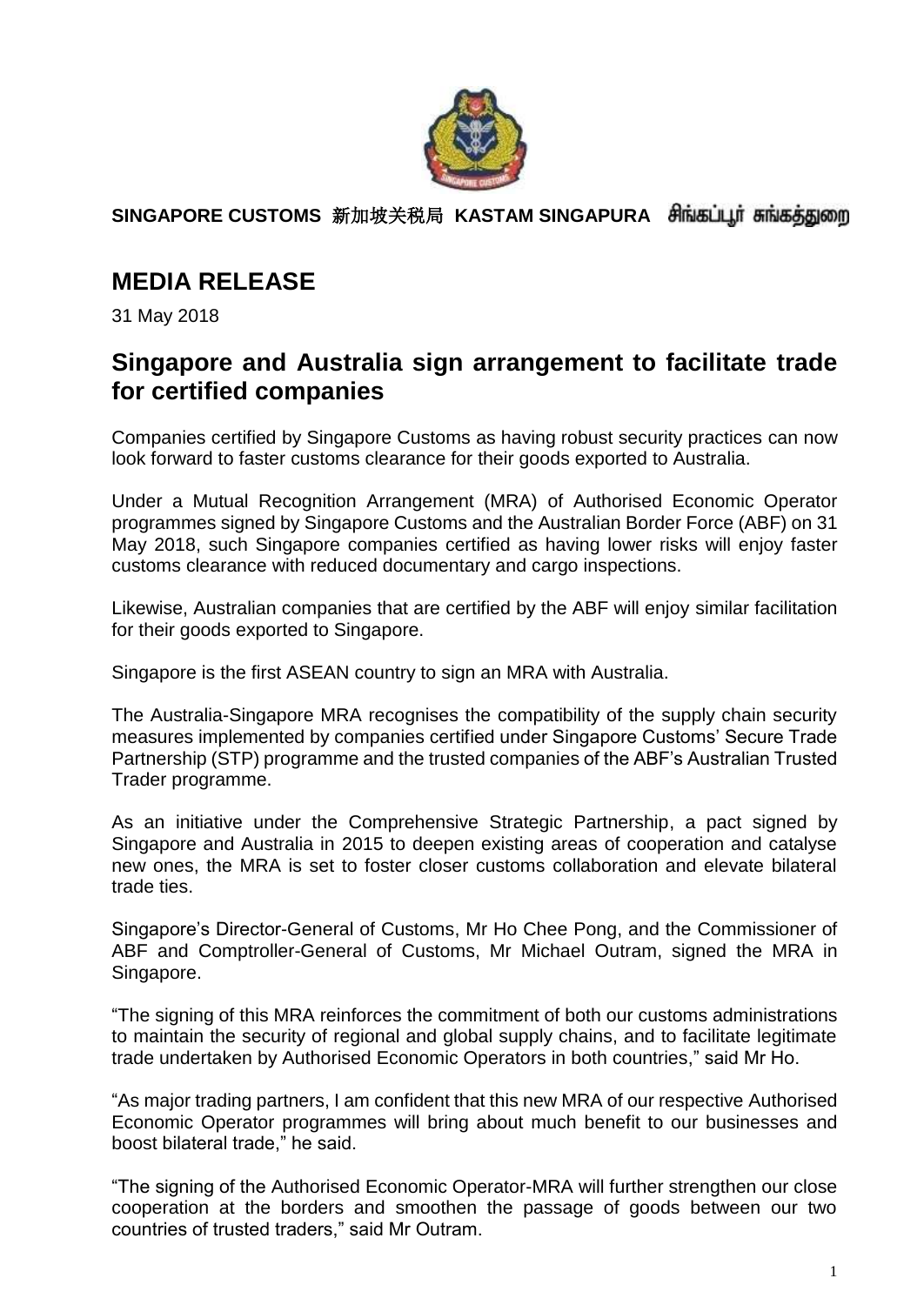"It will also help us facilitate and support these companies that do the right thing, and help us focus our resources on finding and dealing with companies and people who do not do the right thing."

Singapore companies which trade actively with Australian companies welcomed the signing of the MRA.

"This MRA between Singapore and Australia signifies an exemplary partnership between two great nations. It will fortify supply chain security and accelerate swift international trade while keeping both countries safe. It will certainly uplift trade facilitation and be beneficial to entire trade," said Mr Vijay Chaudhary, Asia-Pacific and Japan Customs Operations & Compliance Manager, Hewlett-Packard Asia-Pacific Pte Ltd.

"The impact on Zebra Technologies' business is significant because it improves the export capability of Zebra-Singapore's distribution centre in export activities. We will benefit from the facilitated customs clearance process and timing, which will in turn lead to efficiencies and punctual deliveries for our customers in Australia. We look forward to secure trade flows between Singapore and Australia with the enhanced supply chain security," said Ms Anna Luo, Senior Manager, Global Trade Compliance Office-Asia-Pacific, Zebra Technologies Asia Pacific Pte Ltd.

Singapore's total trade with Australia amounted to more than S\$19 billion in 2017, making Australia our 13th largest trading partner in 2017.

#### **# # #**

### **About Singapore Customs' Secure Trade Partnership (STP) Programme and Mutual Recognition Arrangements**

Singapore Customs' STP programme is based on the World Customs Organisation's Framework of Standards to Secure and Facilitate Global Trade (WCO SAFE Framework of Standards). The WCO SAFE Framework of Standards highlights the need for all stakeholders to take measures to ensure the security of the supply chain, and for customs administrations to establish Authorised Economic Operator (AEO) programmes to certify companies which adopt robust security practices. To date, 93 companies are certified as AEOs by Singapore Customs.

Mutual recognition arrangements multiply the benefits of national AEO programmes by elevating trade facilitation and trade security to the international level. Such arrangements also help to facilitate continuous secure trade flows in situations of high alert or when international trade is disrupted.

Singapore Customs is the first customs administration in Southeast Asia to enter into mutual recognition of AEO programmes with other customs administrations. To date, it has signed MRAs with eight customs administrations: Australia, Canada, Republic of Korea, Japan, People's Republic of China, Taiwan, Hong Kong and the United States.

### **About Singapore Customs**

Singapore Customs – a department under the Ministry of Finance – is the lead agency for trade facilitation and revenue enforcement.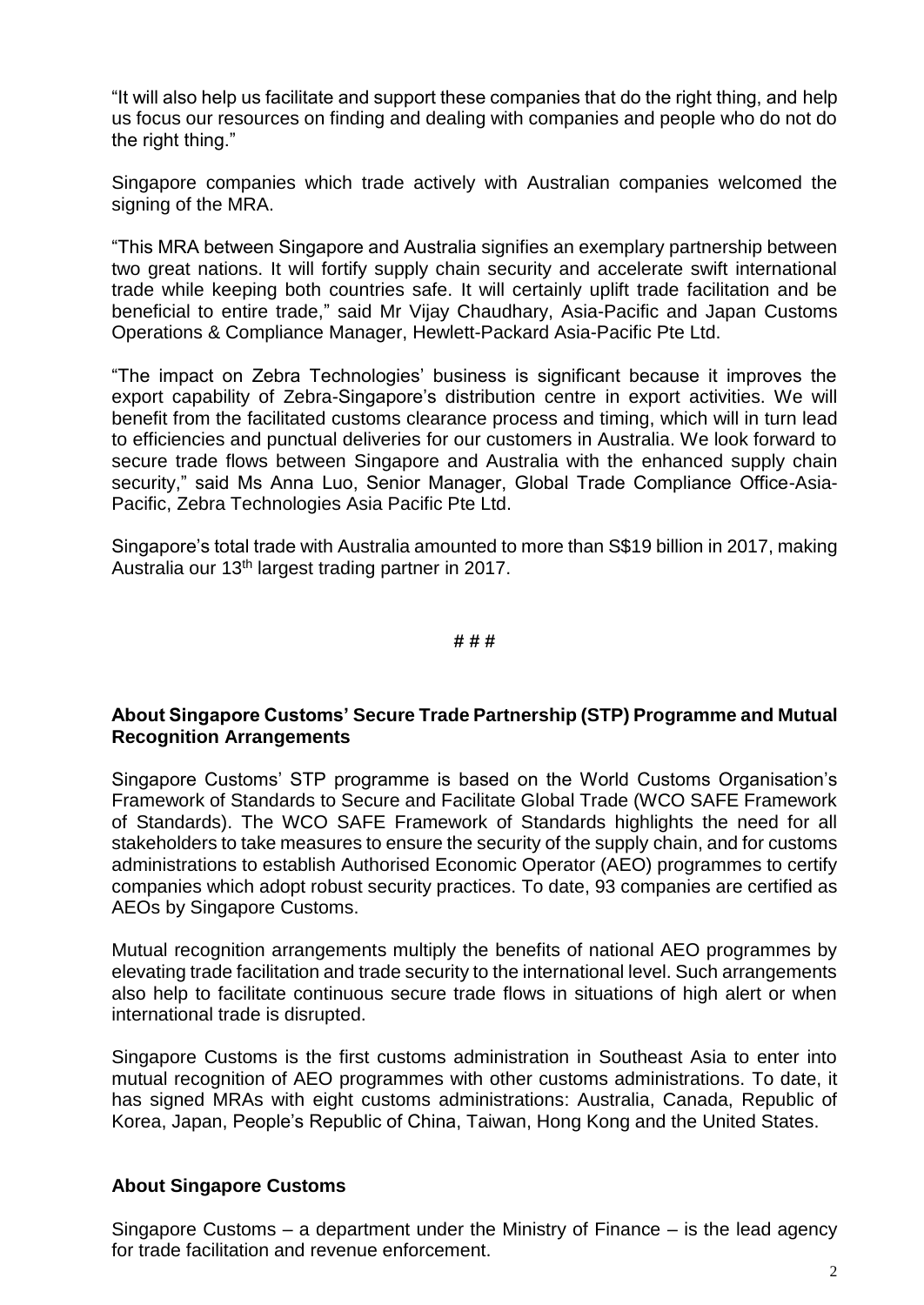We facilitate Singapore's external trade through active engagement with businesses, robust regulations and effective enforcement.

Besides ensuring a fair, competitive and level playing field for traders, we also safeguard Government revenue. We take firm enforcement action against those who attempt to evade duties and taxes by making fraudulent declarations or bringing in contraband goods.

Our vision is to be a leading customs that advances Singapore's economy by assuring the integrity of the trading system.

We make trade easy, fair and secure.

### **Media contact:**

Ms Toh Shi Ting Senior Corporate Communications Officer Singapore Customs 55 Newton Road #10-01, Revenue House, Singapore 307987 Office: 63552165 Email: toh\_shi\_ting@customs.gov.sg